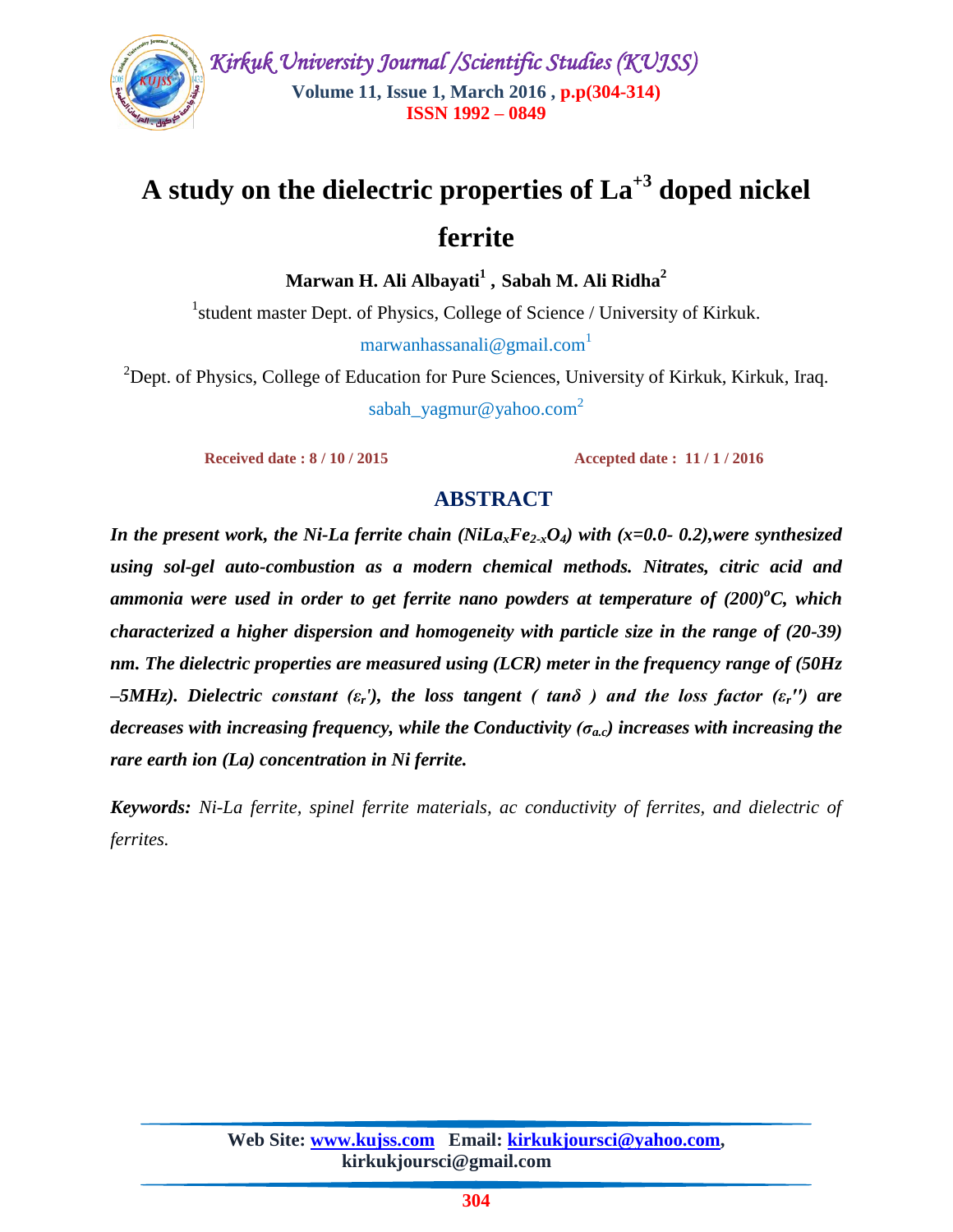

# **+3 دراسة الخصائص العزلية لفرايت النيكل المطعمة بعنصر La**

**1 مروان حسن عمي ألبياتي , صباح محمد عمي رضا 2**

طالب ماجستير قسم الفيزياء كلية العلوم / جامعة كركوك

marwanhassanali@gmail.com<sup>1</sup> 2 قسن الفيزياء/ كلية التربية للعلوم الصرفة - جاهعة كركوك, العراق

sabah[\\_yagmur@yahoo.com](mailto:yagmur@yahoo.com)<sup>2</sup>

**تاريخ استالم البحث: 8 / 01 / 5102 تاريخ قبول البحث: 00 / 0 / 5106**

# **الممخص**

**في العمل الحالي تم تحضير سمسمة فرايت النيكل لنثانيوم )4O-2Fe<sup>x</sup> Lax Ni )عند قيم تراوحت(x من الصفر الى 0.2) باستخدام الطريقة الكيميائية الحديثة(combustion auto gel-sol(. وقد استخدمت النترات وحامض الستريك واالمونيا**  كمواد اولية داخلة في التفاعل للحصول على مسحوق فيرايتي ذات دقائق نانوية عند درجة حرارة (200) م . تتميز بكونها **دقائق متجانسة ذات احجام في المدى )20–39 نانومتر(. تم قياس ثابت العزل الكهربائي بجزئيه الحقيقي والخيالي وفقد الظل باستخدام )meter LCR )عند المدى الترددي )50هرتز - 5 ميكا هرتز(. لوحظ بان ثابت العزل الكهربائي وفقد الظل وفقد العازل )ثابت العزل الخيالي( تتناقص مع زيادة التردد. كما اوضحت النتائج بان الموصمية الكهربائية المتناوبة تزداد مع ازدياد محتوى عنصر االتربة النادرة )النثانيوم( في فرايت النيكل.**

**الكممات الدالة:** نيكل لنثانيوم فرايت, مواد أسبنل فرايت, التوصيمية المتناوبة لمفرايت , و عزلية الفرايت.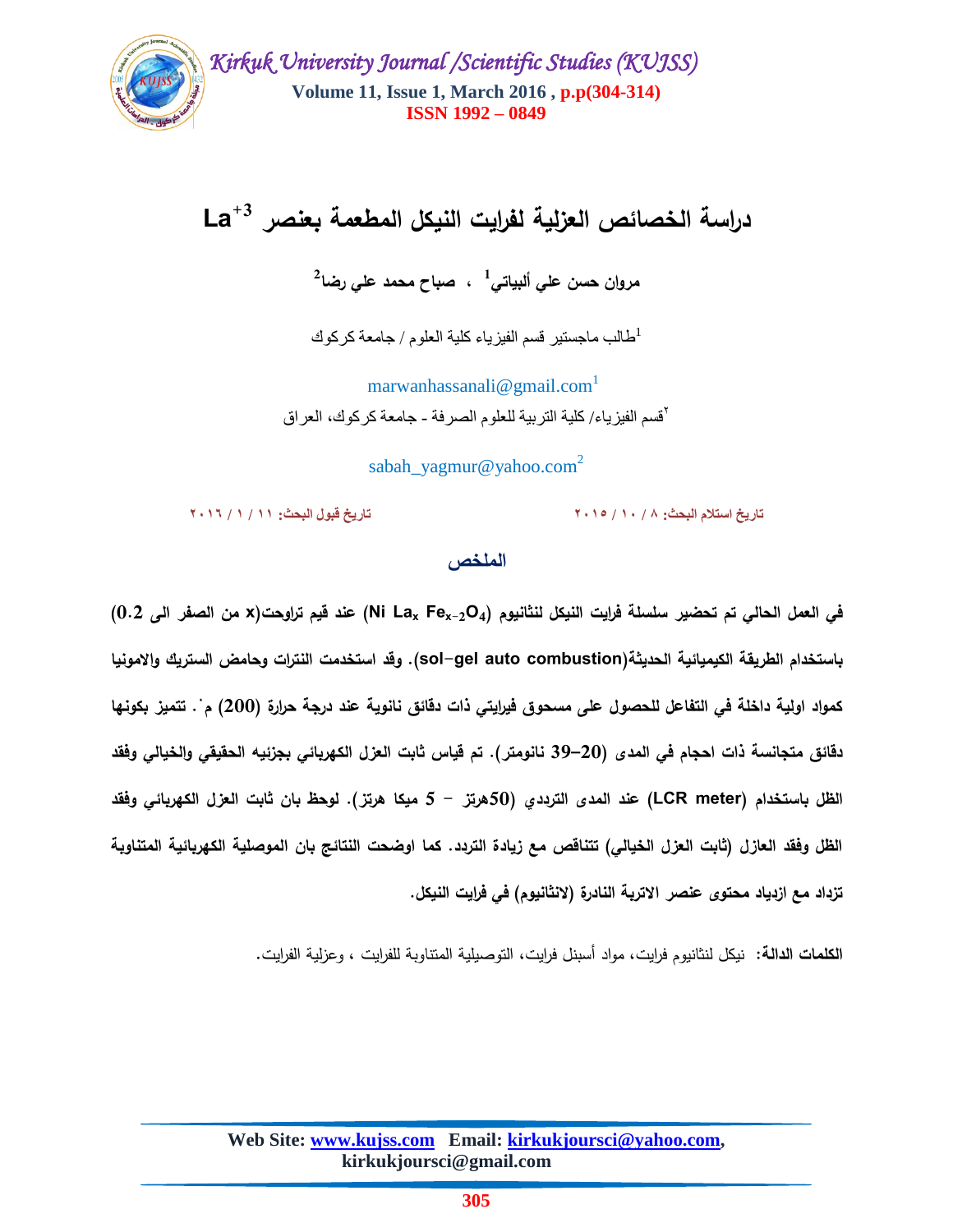*Kirkuk University Journal /Scientific Studies (KUJSS)*  **Volume 11, Issue 1, March 2016 , p.p(304-314) ISSN 1992 – 0849**

# **1. Introduction**

 The complex oxide, which contains trivalent iron ion as the main ingredient is generally called Ferrite [1]. Magnetic ceramics, or ferrites, are a very well established group of magnetic materials. Research activity on ferrites, especially intense in the last 50 years has led to the establishment of many theories and models additional to or complementing those obtained from research on metallic materials [2]. The name "Ferrite" deduces that iron oxide  $Fe<sub>2</sub>O<sub>3</sub>$  is generally the common oxide to all ferrite. The magnetic properties arise from interactions between metallic ions occupying particular positions relative to the oxygen ions in the crystal structure of the oxide. Ferrites or Ferromagnetic are oxides ceramic have brown, black and gray color with spinel structure general formula ( $MFe<sub>2</sub>O<sub>4</sub>$ ),where (M) is divalent metal ion like (Ni, Mn, Mg, Zn, Cu, Co, Fe, or a mixture of such ions) possess the properties of ceramic materials, such as being hard, brittle and chemically inert. The electromagnetic properties of ferrites can be changing by controlling the manner of preparation and type of materials used, amount of material added and sintering temperatures, [3]. The resistivity of ferrites at room temperature can vary from  $(10^{-2}$  to  $10^{11}$ )Ω-cm, depending on their chemical composition [4]. They are considered superior to other magnetic materials because they have low eddy current losses and high electrical resistivity. Ferrites have good magnetic properties at the same time are the insulating materials so it is preferred in industries which operate within the high frequency up to (10) MHz , they do not readily conduct electricity. This also gives them an advantage over iron, nickel and other transition metals that have magnetic properties in many applications because these metals conduct electricity [5,6]. Due to rapid progress in the fabrication and processing of nanostructures, ferrite magnetic materials can be made in the range of nanometer (1-100) nm. The chemical and physical properties of nano -materials can significantly differ from those of bulk materials of same chemical composition [7]. Suitable control of properties and response of nanostructures can lead to new devices and technologies. Several research groups are involved in the investigations of spinel oxide nano particles because of their potential applications in magnetic devices, microwave technology and high-density magnetic recording media, etc [8].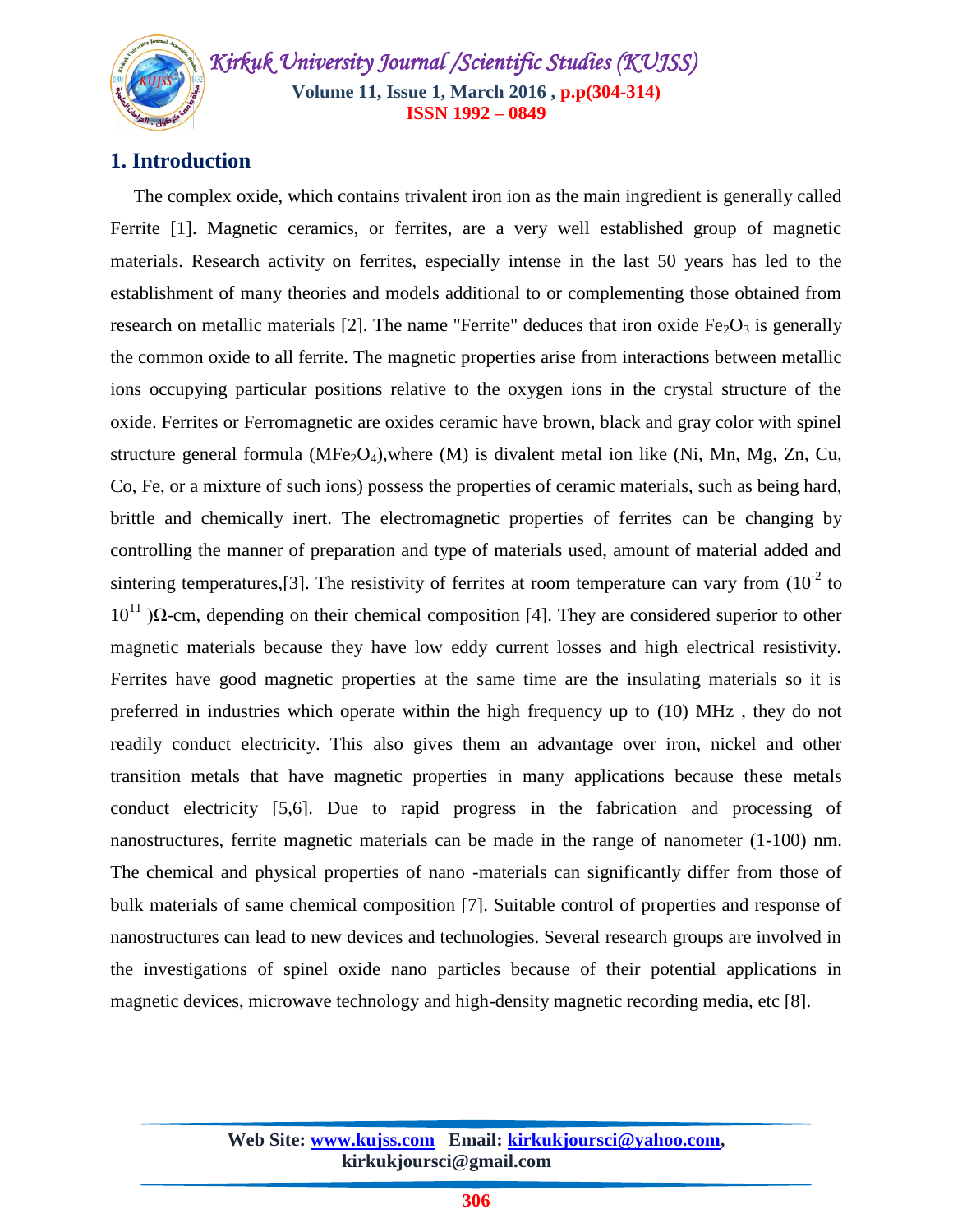

# **2. Material and Method**

#### **2.1. Material**

 Ferrite powders were prepared by sol-gel auto combustion method. Analytical grade Iron (III) nitrate  $[Fe(NO<sub>3</sub>)<sub>3</sub>, 9H<sub>2</sub>O]$  with purity (>99%) Nickel Nitrate  $[Ni(NO<sub>3</sub>)<sub>2</sub>, 6H<sub>2</sub>O]$  with purity(>99.9%),Lanthanum nitrate hexahydrat  $[La(NO<sub>3</sub>)<sub>3</sub>.6H<sub>2</sub>O]$ with purity(>99%), ammonia solution and citric acid  $[C_6H_8O_7.H_2O]$  with purity(>99%), were used as raw materials in auto combustion method.

#### **2.2. Ni ferrite nano particle Preparation**

 After the weight of nitrates, appropriate amount of distilled water was added to them, according to the percentage standard stoichiometric weight: two moles of iron nitrate, one mole of nitrate (Lanthanum and Nickel) and three moles of citric acid (the mole ratio of metal nitrates to citric acid is equal to one) to provide increased fuel to the mixture of ferrite series (Ni  $La<sub>x</sub>Fe<sub>2</sub>$ .  $_{x}O_4$ ), where x take the values (0.0 to 0.2), All these are collected in a glass beaker to become a total solution and mixed well at room temperature by magnetic stirrer with high velocities and after a short period until solution becomes smooth and a slimy red-colored as shown in Fig. (1a). Ammonia solution was slowly added in the form of drops into the mixed solution to control its pH until reach the value of (6.9 to 7) with continuous stirring and so the solution become a dark brown color as shown in the Fig.( 1b).

The temperature of solution was raised subsequently to  $(60)$ °C for a period of one hour and then increased to  $(85)$ <sup>o</sup>C. After that the size of the solution in the beaker glass be less with high viscosity and after 30 minutes, the solution viscosity is very high, hence the beginning of gel formation on the surface of the solution, particularly in the middle and then all the solution convert to gel, and even this moment, the solution is still on the magnetic stirrer and temperature  $(85)$ <sup>o</sup>C as shown in the Fig. (1c).

 After the completion of the solution turned to gel, the temperature drops to the room temperature and this gel becomes dry and dark brown. Where the weight of the gel putting in glass beaker by a sensitive balance and then put it inside the oven at a temperature  $(120)$ <sup>o</sup>C for three hours to become dry gel and decreasing in weight as shown in Fig. (1d). Then evaporation of some of the material at raise the temperature of the dried gel to  $(200)$ <sup>o</sup>C, after 15 minutes the dry gel began to change shape appear convexity in the center of the glass beaker as` shown in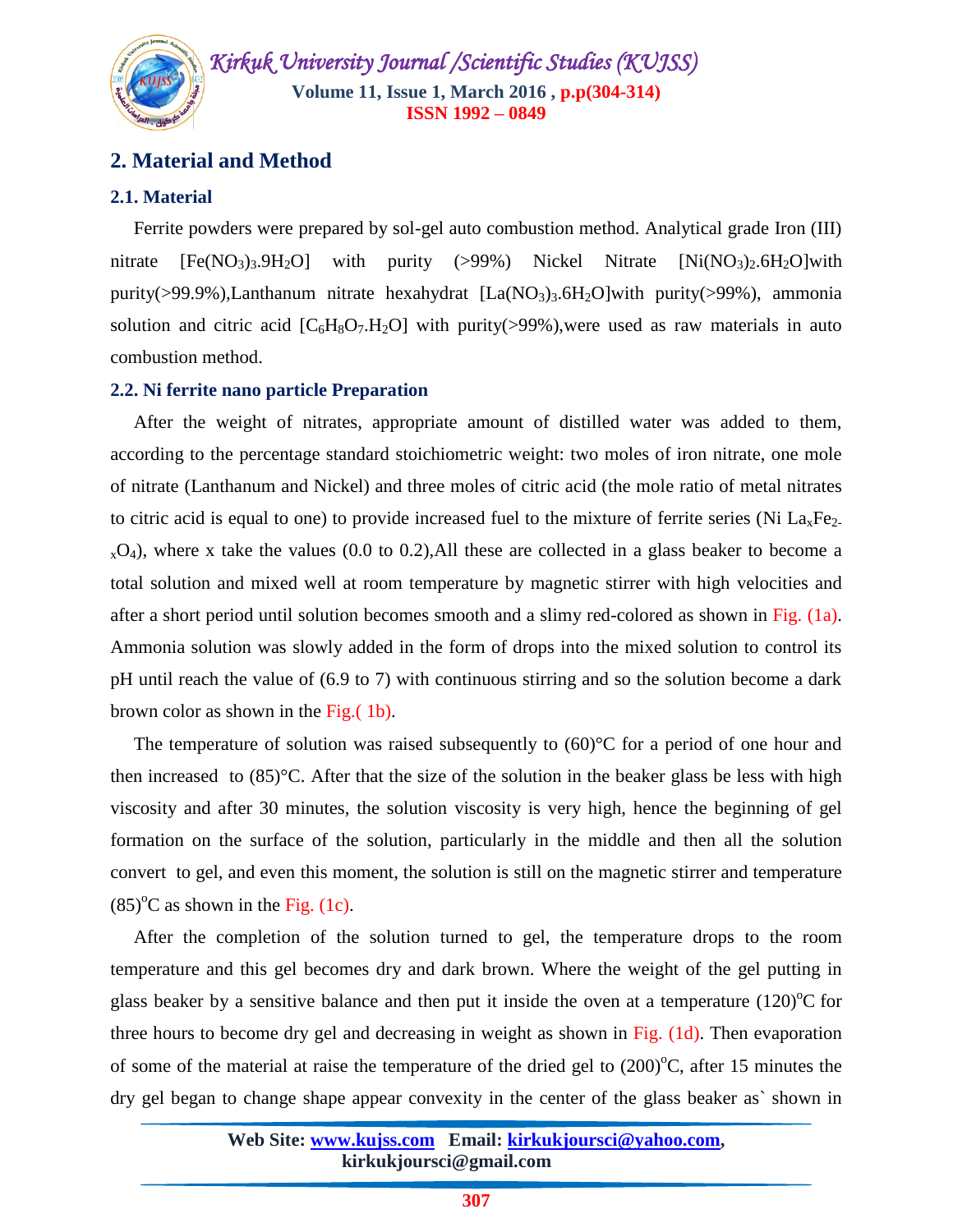

Fig. (1e).After a short period we note a flame at the top of convexity where the flame spread in all directions to burn the top layer of dried gel and turn into a grid of columns converging and intersecting at random and ascend to the top and then burn another layer of dried gel and ascend to the top also, and so until the gel flammable in complete and be the end of the flame in the bottom of the glass beaker and thus becomes all the dried gel after combustion to a fine powder with a dark gray color, which marks the beginning of formation of high purity ferrite as shown in Fig. (1f).



**Fig. (1):** Photographs of (a) Nitrate-citrate solution, (b) The solution after the adding of ammonia, (c) Dry gel, (d) Dry bulk temperature of  $(120)$ <sup>o</sup>C, (e)) Dry bulk temperature of (200)<sup>o</sup>C and (f)Auto combustion and become nanopowder ferrite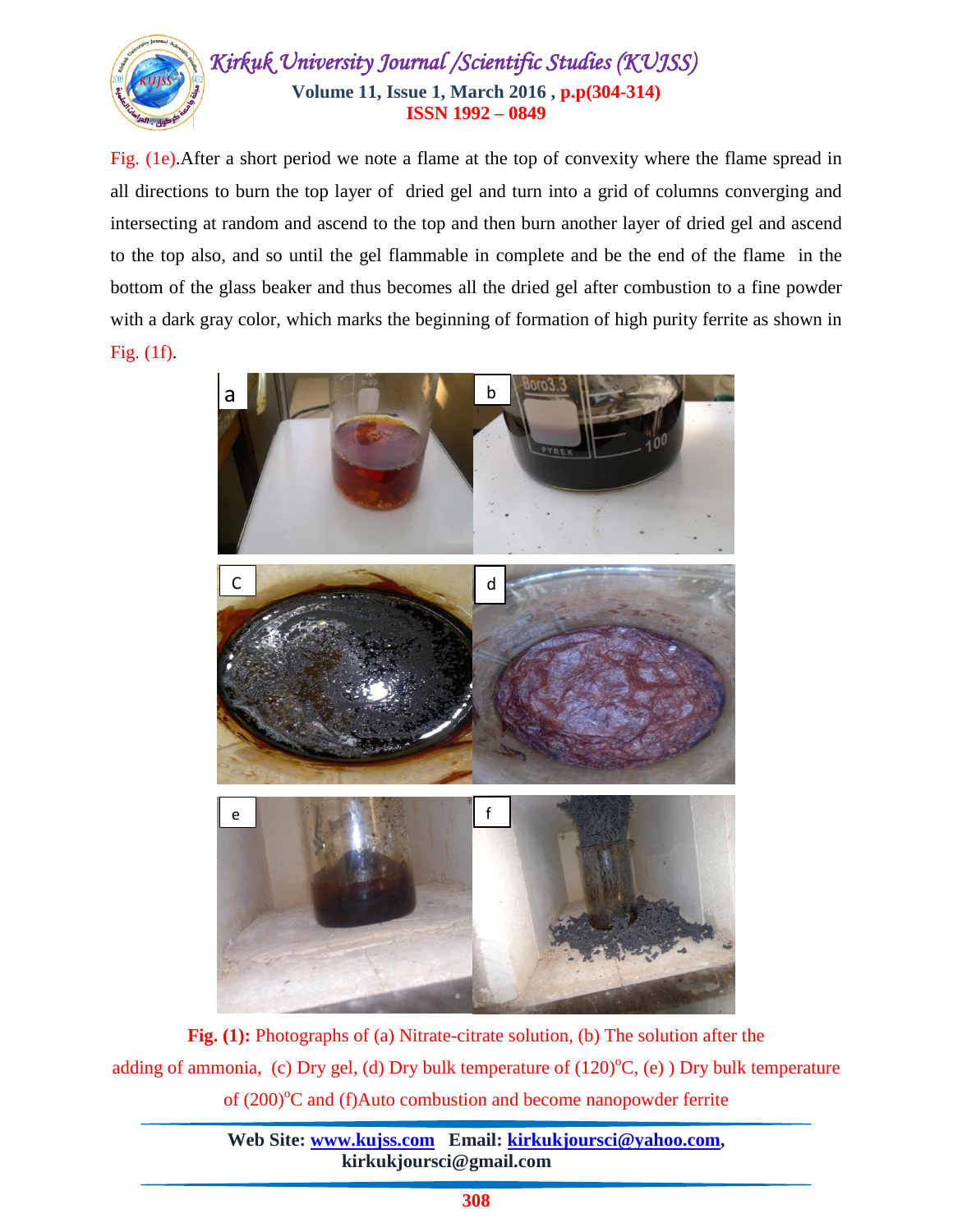

 Briefly, we can describe the state that our saw in the following; the dried gel was placed on a hot plate at (200)°C. Upon ignition, dried gel burnt in a self-propagating combustion manner until all gels were completely burnt out to form a fluffy loose structure, the fluffy material was ground to get ferrite powder. The as-burnt ash was calcined at different temperatures (400, 600 and 800)°C for three hours to get better crystallization and homogeneous cation distribution in the spinel and finally ground to get  $NiLa<sub>x</sub>Fe<sub>2x</sub>O<sub>4</sub>$  ferrite nanopowders. To prepare the samples of the ferrite for dielectric measurement, pressed the powders into pellets with (12)mm diameter and (2)mm in thickness by using mechanical hydraulic press with pressure of  $(2.5)$  ton/cm<sup>2</sup>.Finally these are sintered at temperature of  $(1000)$ <sup>o</sup>C for three hours.

# **3. Experimental characterization**

#### **3.1. Electrical properties**

The investigations into electrical properties of sintered samples are essential for their use in various applications. Dielectric behaviors (dielectric constant, dielectric loss factor, and dielectric loss tangent) were studied as a function of frequency, and AC conductivity was studied as a function of frequency.

#### **3.1.1. Dielectric constant**

 Capacitance are one of the many components used in electronic circuits. The basic constriction of capacitor is dielectric material sandwiched between tow electrode capacitance in the measurer of the quantity of electrical charge (Q) that can be held (stored )between two electrodes. The charge on the capacitance is**[9]**;

$$
Q = C * V
$$

#### **Q = C \* V ..................... (1)**

Where  $(V)$  is the applied voltage and  $(C)$  is the capacitance. The dielectric constant is calculated from the capacitance value of the material, with different frequency measured by the LCR meter model (889B bench), by the formula given below**[9]:**

**ɛ'<sup>r</sup> = C / Co ................…......(2)**

(C) is the capacitance of the material and The  $(C<sub>o</sub>)$  is the capacitance of air

**C<sup>o</sup> = <sup>o</sup> A/ d .………......... (3)**

Where,  $(\epsilon_0)$  is the permittivity of the air and has a value of  $(8.854*10^{-12})$  F/m. Equation becomes: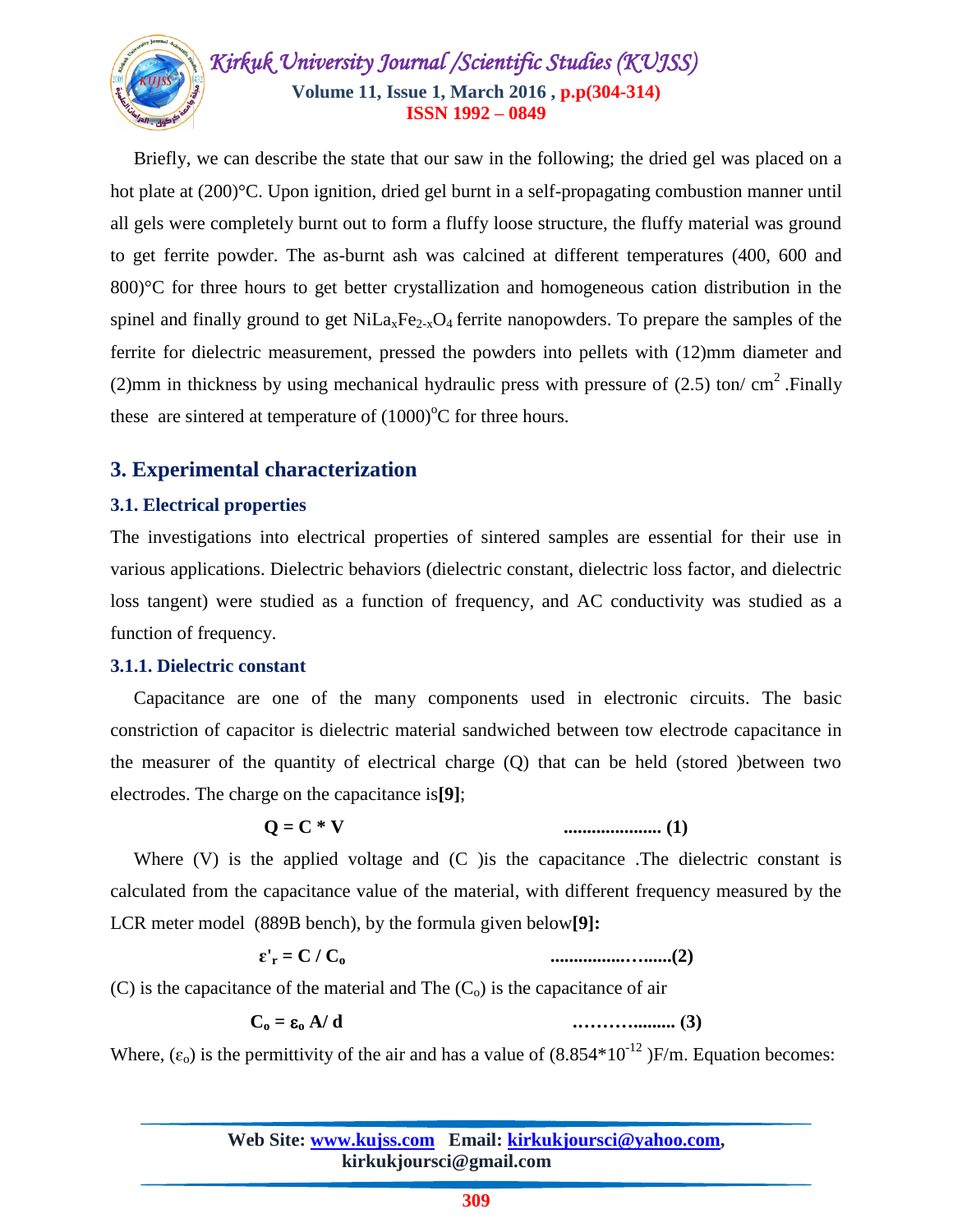

 $\epsilon_r = \text{Cd}/A\epsilon_0$  …………..(4)

 (C) is the capacitance of the pellet in farad, (d) is the thickness of the pellet in meters, (A) is the cross-sectional area of the flat surface of the pole and  $(\epsilon_0)$  is the constant of permittivity for free space **[11]** This equation is used for the calculation of the dielectric constant from the measured capacitance of the sample from (LCR )meter.

$$
\tan \delta = \varepsilon_{\rm r} \cdot \varepsilon_{\rm r} \cdot \cdots \cdot \cdots \cdot \cdot \cdot (5)
$$

and

$$
\varepsilon_{\rm r} = \tan \delta \times \varepsilon_{\rm r}
$$
 (6)

where, (tan  $\delta$ ) is tangent loss dispersion factor and( $\epsilon_r$ ") is imaginary dielectric constant [10].

#### **3.1.2 A.c. Conductivity**

 The a.c. conductivity of these samples was calculated from the values of dielectric constant and dielectric loss factor using the relation **[11]**

$$
\sigma_{ac} = \omega \varepsilon_0 \varepsilon_r' \tan \delta \qquad \qquad \ldots \ldots \ldots \ldots (7)
$$

Where  $(\sigma_{ac})$  is the ac conductivity, (ω) is the angular frequency,  $(\epsilon_0)$  is the permittivity of free space,  $(\varepsilon_r)$  is the dielectric constant and (tan $\delta$ ) is the dielectric loss factor of the sample.

### **4. Results and discussion**

 Real, imaginary dielectric constant and tangent loss in ferrites are contributed by several structural factors. Figures (2) , (3) and (4) show that the real, imaginary dielectric constants and loss tangent of all Ni-La ferrite samples decrease with increasing frequency and the maximum values are in the range of (10-25) for real and imaginary parts, while the maximum values for loss tangent are in the range of (0.4-1.0) for all samples. These value decreased rapidly at the lower frequencies as compared with high-frequencies region, as already reported [12]. It is observed that at very high frequency, both dielectric constant and loss factor value do not depend on frequency, which is a normal behavior for semiconductors and follows the Debye-type dielectric dispersion process [13].This is due to the fact that hopping frequency does not follow up the field variation at high frequency. It can also be explained by the Maxwell-Wagner interfacial type polarization, which is also fully in agreement with Koop's phenomenological theory  $[14]$ .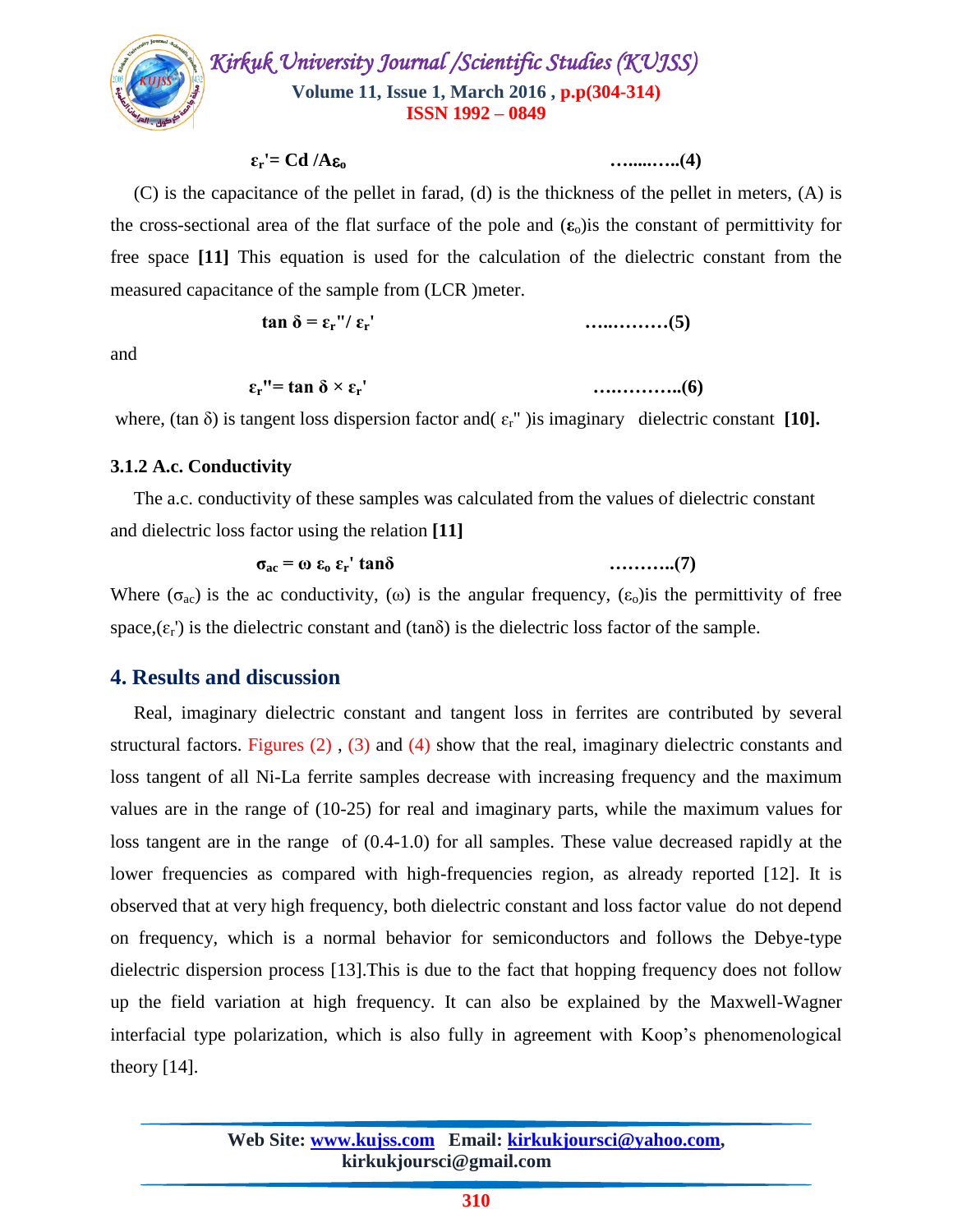

Fig. (2): Real dielectric constant  $(\varepsilon_r)$  as a function of frequency with different La- ion concentration

 The loss factor decreases with the increase in frequency from 100 Hz to 5 MHz as shown in Fig. (3). The values of (tan  $\delta$ ) depend on a number of factors such as stoichiometry, Fe<sup>3+</sup> content and structural homogeneity, which in turn depend on the composition and sintering temperature of the samples.



**Fig. (3):** Loss tangent (tan δ) of Ni-La ferrites system with different concentration..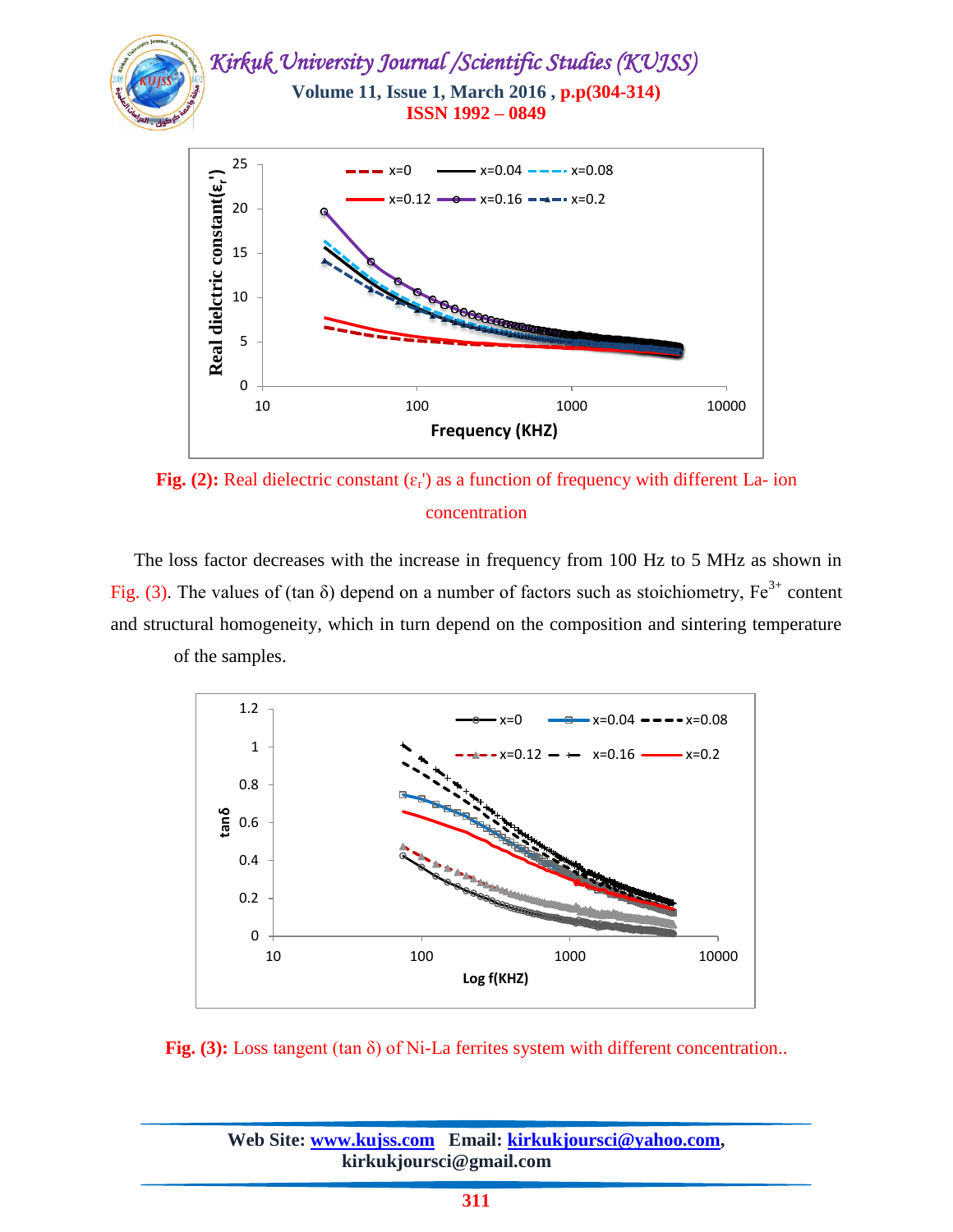

Fig. (4): Imaginary dielectric constant  $(\epsilon_{r})$  of Ni-La ferrites system with different concentration

 Fig.(4) shows continuous decrease in dielectric loss(imaginary part) with applied frequency, this decrease with increasing frequency for all sample is attributed to the decrease in the polarization of the sample because the dipoles cannot follow up the field variation. The loss factor is similar to those of the real part of dielectric constant

 The a.c conductivity of the sintered ferrite samples was calculated from the values of dielectric constant and dielectric loss factor using the relation (7). It is observed that  $\sigma_{ac}$  increases with the increase in  $(La^{+3})$ concentration, and with the decrease in  $(Fe^{+3})$  ion concentration in Ni  $La<sub>x</sub>Fe<sub>2-x</sub>O<sub>4</sub>$  system for all samples as shown in Fig. (5)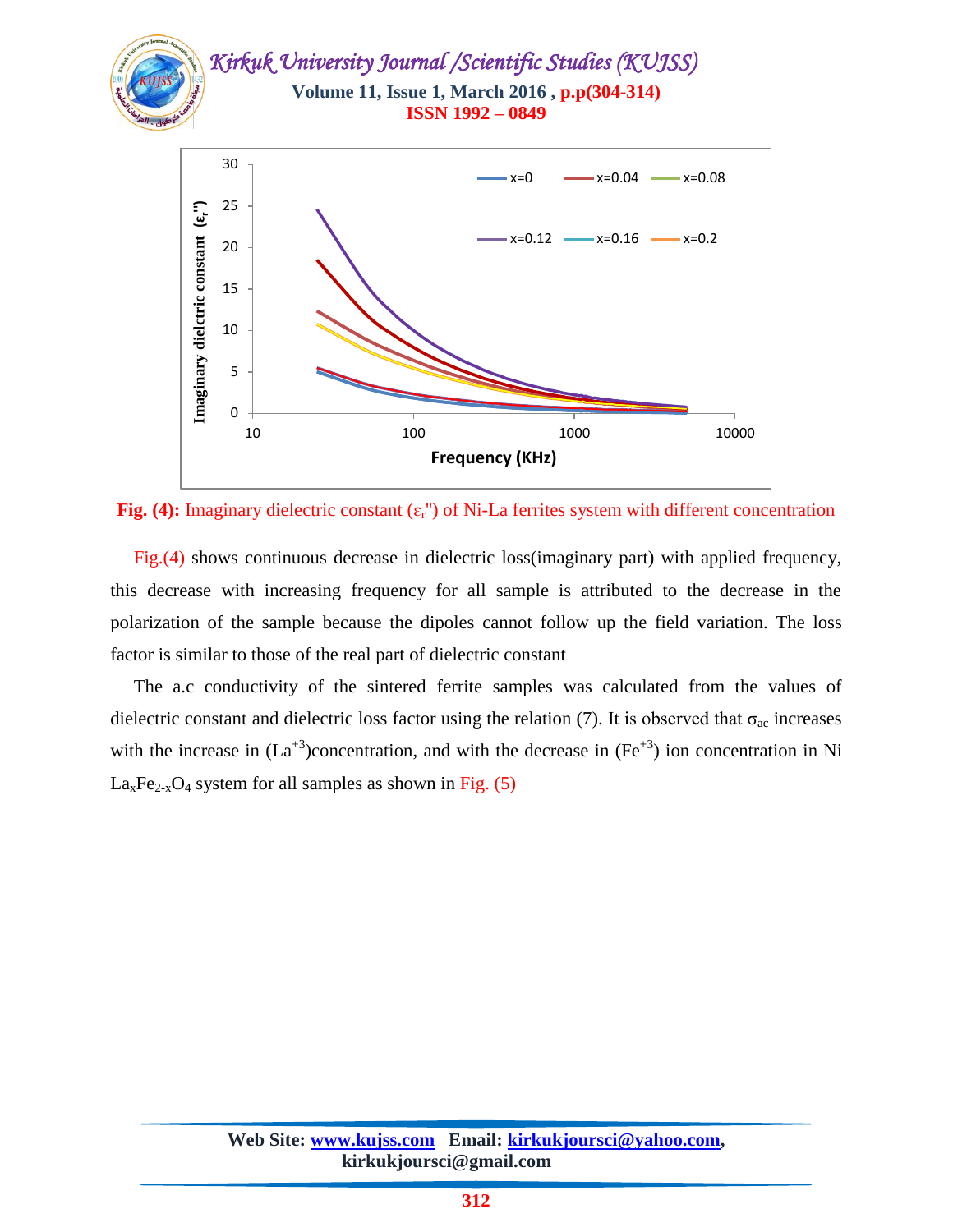

**Fig.** (5): A.C. conductivity  $(\sigma_{ac})$  of Ni-La ferrites with different concentration

# **5. Conclusions**

**1-** The real dielectric constant, imaginary dielectric constant and loss tangent decrease with increasing frequency, while the dielectric constant increases with increasing La-ion concentration in Ni-La ferrite samples.

**2-** The imaginary dielectric constant and tangent loss decrease with increase in La- ions concentration.

**3-** An a.c. conductivity  $(\sigma_{ac})$  increases with increasing frequency and concentration of Lanthanum ions added to the Ni ferrite .

# **References**

**[1]** S.Omiya , "*Handbook of Advanced Ceramics*" ,Japan. (Eds.) ,2003

**[2]** R.Valenzuela, "*Magnetic ceramics*", Cambridge University Press (Eds.), 1994.

**[3]** J. Smit and H.P.J. Wijn , "*Ferrites*", Jhon Wiley and Sons, New York, 1959

**[4]** Goldman, "*Recent Advances in Ferrite Materials Technology*," in Modern Ferrite Technology, Van Nostr and Reinhold, New York, 1990.

**[5]** P. K. Roy, "*Magnetism and Magnetic Materials*" ,J. Bera, vol.298 (1) ,pp.38-42,2006.

**[6]** N. A. Spaldin ,"*Magnetic Materials (Fundamentals and Applications) 2nd Ed*"., University of California, Santa Barbara ,2003-2011.